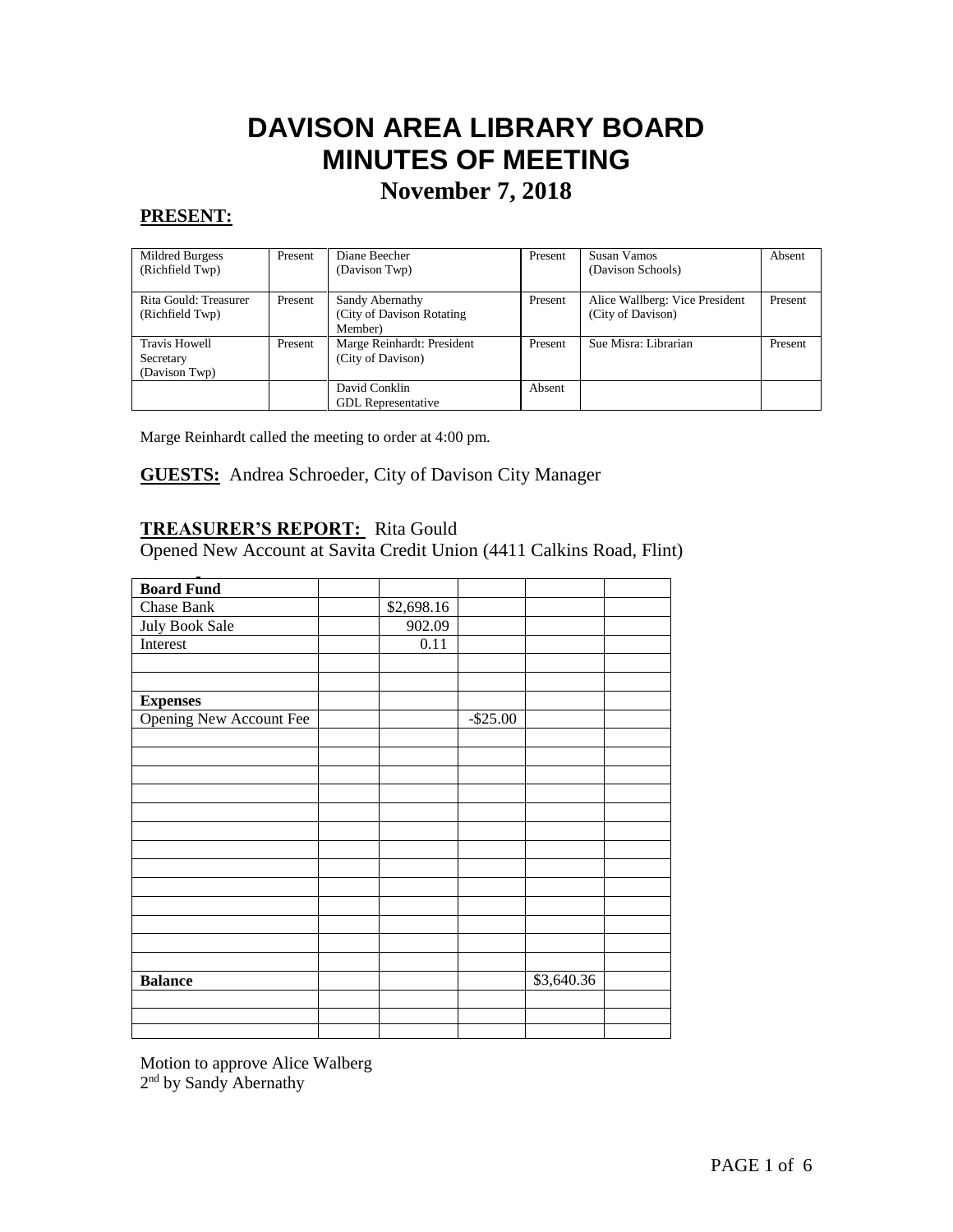## **LIBRARIAN'S REPORT:** Head Librarian Sue Misra:

## **Community Relations**:

We had the Board meeting on September  $12<sup>th</sup>$ . Andrea notified via email about the flu shot clinic at the city offices on October  $11<sup>th</sup>$ . The Sue McCann book cart is being stocked by me on a regular basis. The patrons love the book cart in the lobby. Alice and Debbie have been coming in regularly to sort the donated books.

Alice and Jim got cookies and drinks for story time on September 14<sup>th</sup>.

Alice and Jim steam cleaned the chairs on September  $18<sup>th</sup>$ , September  $22<sup>nd</sup>$  & the 25th. The chairs look very nice. Alice also scotch guarded the chairs. Thanks to the Wallbergs for their hard work.

Diane Beecher, decorated the library with Halloween decorations on October 2<sup>nd</sup>. Diane took the Halloween decorations down on November 2<sup>nd</sup>.

We had the Pumpkin festival and Trunk or Treat on October 12<sup>th</sup> and October 13<sup>th</sup>. The downtown area was full of fall festivities. We had the "My little Pumpkin" contest voting at the library. I presented the awards to the winners of the "My little pumpkin "contest on October  $13<sup>th</sup>$ . It was a fun event with bounce houses, pumpkin drop, pizza and pie eating contests.

We have been receiving donations at this time.

Alice & Diane removed the begonias on October  $19<sup>th</sup>$ . It was sad that a day of frost killed the beautiful flowers.

Diane and Marge hosted the Halloween party on October  $27<sup>th</sup>$ . It was a huge success. We had a full house with trick – or- treaters and their parents. The kids looked so cute in their costumes. Marge and Diane had 3 stations at the library. The kids did a craft, got candies and received a free book. I picked up free children's book from R & B Book store on October  $26<sup>th</sup>$ . These free books were given to the kids.

The Davison DDA is working on Christmas activities. This year they are celebrating on December  $7<sup>th</sup>$  and December  $8<sup>th</sup>$ . The parade will be an evening Parade of Lights on Friday Dec  $7<sup>th</sup>$  starting at 6 pm with a Hometown Christmas theme and tree lighting before the parade. Santa comes to town on December  $8<sup>th</sup>$  along with hayrides, Elf hunt and Petting animals.

## **Library Operations**:

Our door counter for September was 7137 and October was 9035. We had 1523 self-checkout usage for September, and 1841 for October. We had 1200 hours of PC logins in September, 1396 in October. We had 268 WIFI logins for September and 264 WIFI logins for October.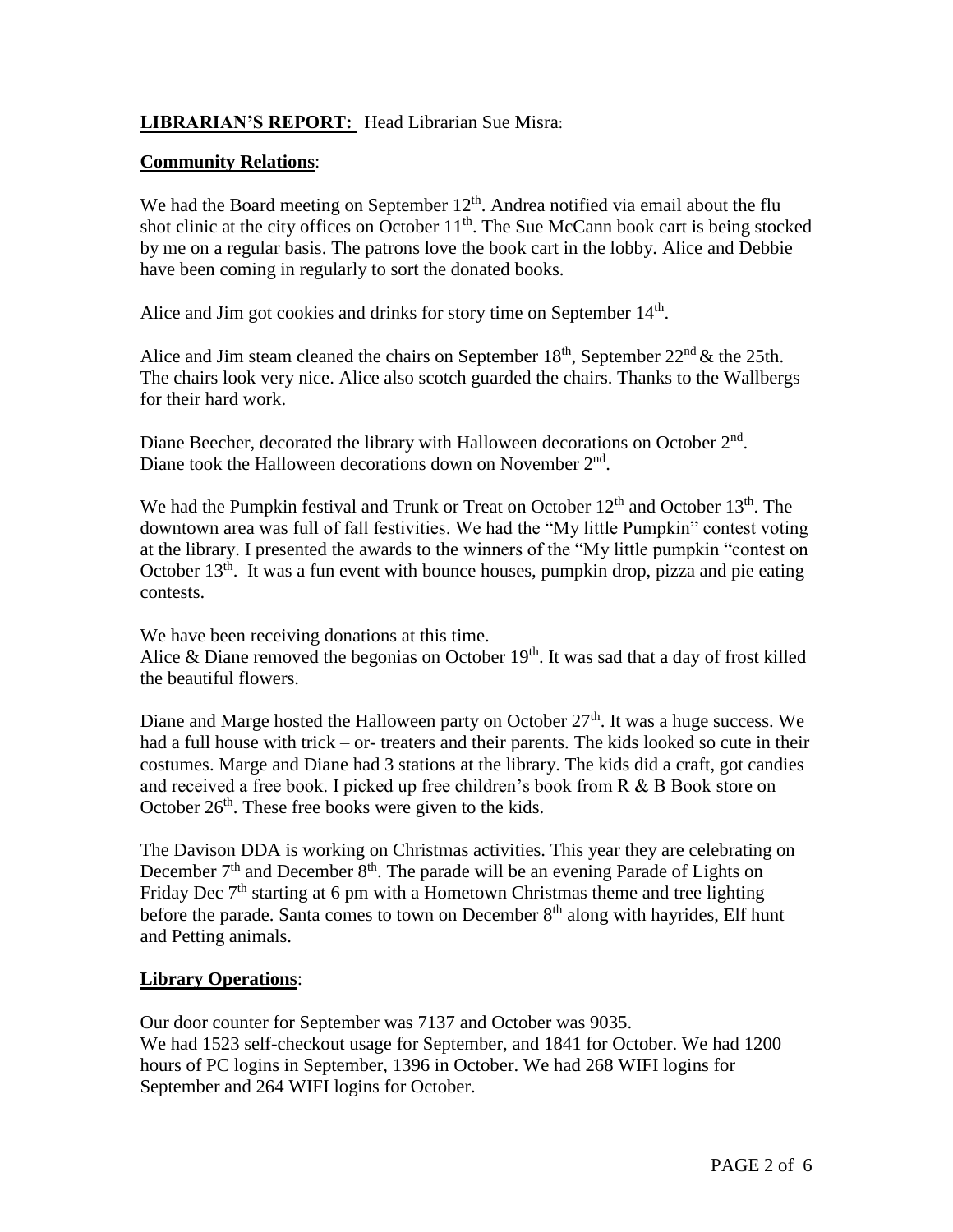The circulation statistics for September was 11,868, and 13,585 for October. The new patrons added in September were 77. In October we added 102 new patrons. Currently I have 2 volunteers that have been regularly volunteering at the Library. Thanks to Brian and Randy for their time.

We had the staff pick book display, Window display, Reading Challenge book display, and the banned book display in September. We had the staff picks book, Breast cancer awareness, Halloween and the Window display in October. Items were checked out from the various displays. We had 35 participants for the window display "What's your favorite thing about fall"? & "What's your favorite book"? Patrons have been checking out items from the displays. I have ordered new books on I-Page. Collection development is on-going in between circulation tasks. We have been getting huge incoming and outgoing deliveries. Our window display was done by my awesome page staff.

Materials were ordered from the Capstone and Scholastic catalog. I requested a free subscription to "All animal's magazine" from the humane society on September  $17<sup>th</sup>$ .

I attended the webinar "Best practices for children's and young adult collection development" on September 27<sup>th</sup>. The webinar was sponsored by MIDWESTTAPE.

I received the MMLC program selections for 2019 on September  $20<sup>th</sup>$ . I sent my program requests to Kelly the same day. The programs were also seconded by Nicole and Patrick.

Our guest passes for the computers have increased this summer and fall due to campers from the outdoor adventure.

I attended the "Highlights in community engagement" webinar sponsored by Hoopla on October  $4<sup>th</sup>$ .

We had the staff In-service on October  $8<sup>th</sup>$ . It was a great in-service where we learned valuable things about Active shooting, how to deal with Mental Illness and our newest database Hoopla. It was nice to see all the staff members.

Staff participated in jean days this month.

IRS forms for the 2019 tax season was ordered.

Weeding has been ongoing to alleviate overcrowding of the shelves. The weeding lists were tailored to my requests and Sheila provided them to me promptly. Thanks Sheila for doing the needful. 243 items were weeded in September. In October 110 items were weeded.

Light bulbs were replaced by the DPW department on September  $24<sup>th</sup>$ .

A new lock was replaced in the Janitor's closet.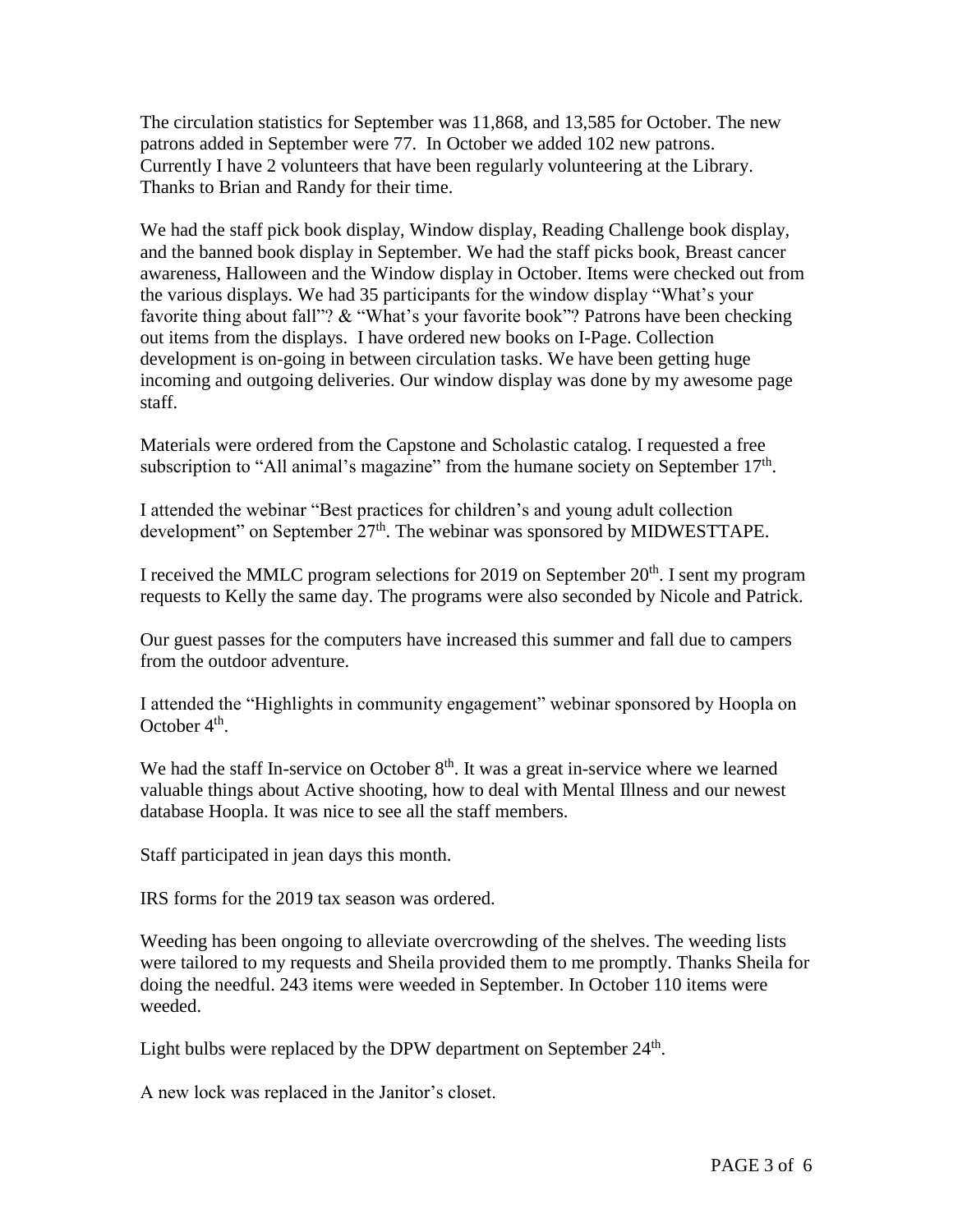Voter guides were made available to the patrons.

I attended the Leadership Academy session at the Novi Suburban Place on October 16<sup>th</sup> and October  $17<sup>th</sup>$ . I was awarded the certificate of completion on October  $17<sup>th</sup>$ .

#### **Staff Recognition**:

Team Davison which includes my awesome Library Assistants and pages have been great team players in September & October.

#### **Equipment:**

Al, from the IT Department replaced the circulation computers and added a  $5<sup>th</sup>$  station on October  $24<sup>th</sup>$ .

#### **Physical Facilities**:

We had the roofing project in October. Thanks to Andrea S, and her teams for making this project happen.

Diane Beecher, our board member decorated the library with Halloween decorations on October 2<sup>nd</sup>.

We had a water leak by the pillar in the adult non-fiction section. It has been a nagging issue. Once the roofing is completed it hopefully we will not have any more leaks.

New railings were replaced by the DPW department. We get lot of compliments about them.

#### **Groups:**

The community Relations department has been sending us the posters and program flyers for the upcoming programs. I have been giving the bookmarks, Patron code of conduct and program flyers when I sign patrons for a new library card. We received new library card bookmarks as Gaines station library will be open on Wednesdays from 4-8 pm.

#### **Weeding Projects**:

The total number of items weeded in September & October was around 451 items.

#### **Programs:**

September  $4<sup>th</sup>$ , we had the 3D Printing Club with Ryan. 3 adults and 1 child attended the program.

September 10th, Story time with Miss Marcia @ 9:30 we had 12 adults and 15 kids.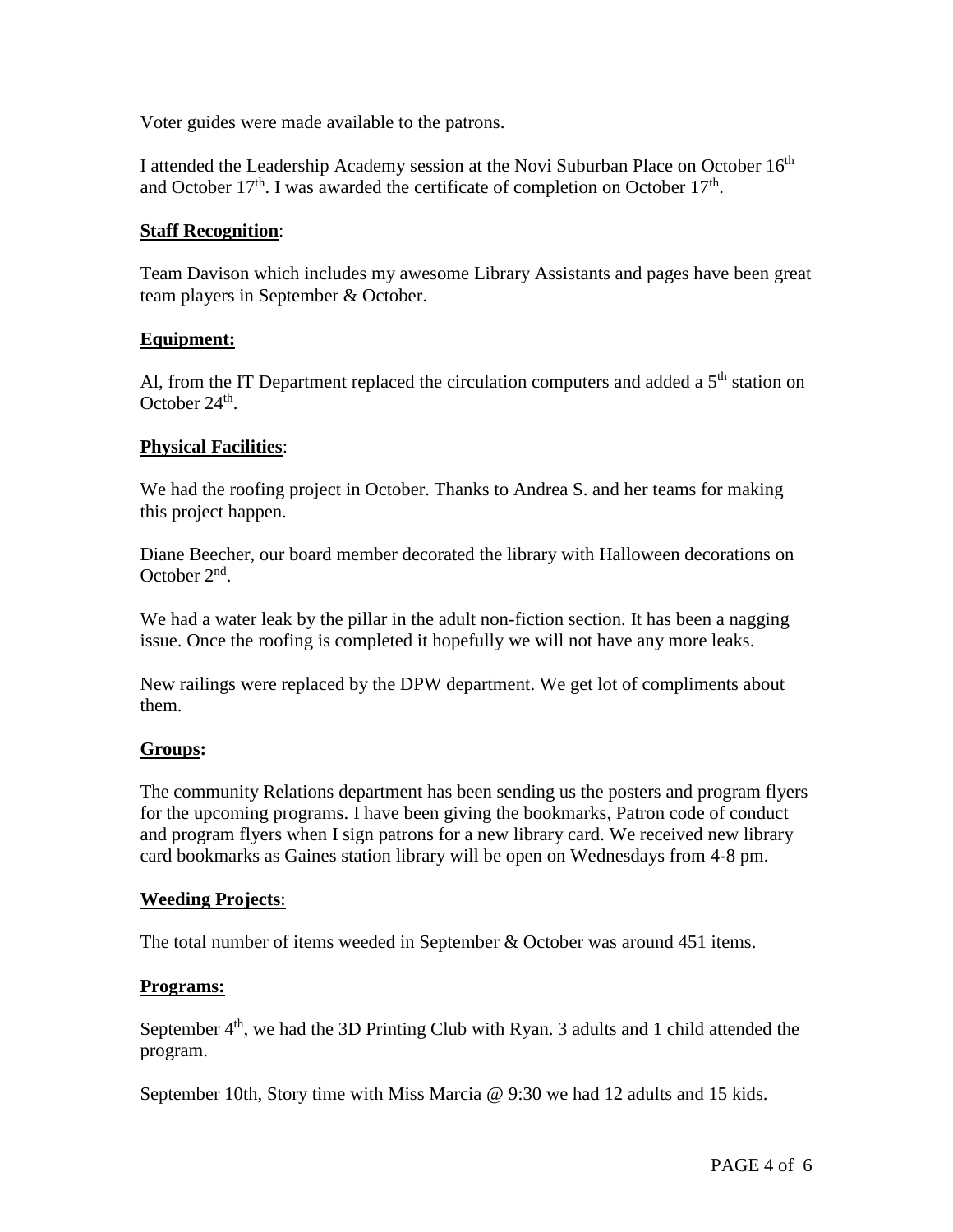September 10th, Story time with Miss Marcia @ 10:30 we had 8 adults and 11 kids.

September 18th, we had "Paws to Read" with Miss Katie we had 10 adults and 12 kids. Katie did a great job reading to the kids and Dasher and Casey were in attendance. The two pooches did an amazing job interacting with the kids. The dogs lay there and loved the petting by the kids.

September 17th, Story time with Miss Marcia @ 9:30 we had 14 adults and 18 kids.

September 17th, Story time with Miss Marcia @ 10:30 we had 6 adults and 8 kids.

September 22nd, we had the "Dinosaur & Reptiles" program. We had 25 adults and 38 kids for the program. John was great.

September 24th, Story time with Miss Marcia @ 9:30 we had 13 adults and 21 kids.

September 24th, Story time with Miss Marcia @ 10:30 we had 8 adults and 9 kids.

October 1st, Story time with Miss Marcia @ 9:30 we had 13adults and 17 kids.

October 1st, Story time with Miss Marcia @ 10:30 we had 7 adults and 6 kids.

October  $11<sup>th</sup>$ , we had the Genealogy program with 18 adults in attendance. Ruth was great.

October 15th, Story time with Miss Marcia @ 9:30 we had 13 adults and 22 kids.

October 15th, Story time with Miss Marcia @ 10:30 we had 8 adults and 14 kids.

October 20th, we had "Ming the magnificent magician"  $\omega$  2 pm. We had 88 patrons attend the program. Ming was great.

October 22nd, Story time with Miss Marcia @ 9:30 we had 9 adults and 9 kids.

October 22nd, Story time with Miss Marcia @ 10:30 we had 13 adults and 17 kids.

October 22nd, Genesee County Health Department had a booth here from 9 am till 12:30 pm.

October  $29<sup>th</sup>$ , Heartland hospice had a booth here from 4-6 pm.

October  $27<sup>th</sup>$ , we had the Halloween party sponsored by the Library Board. The event went well. We had about 60 kids attend the program. Thanks to my awesome board for sponsoring the event. Diane & Marge helped man the event. Diane was Red Riding hood which was super cute.